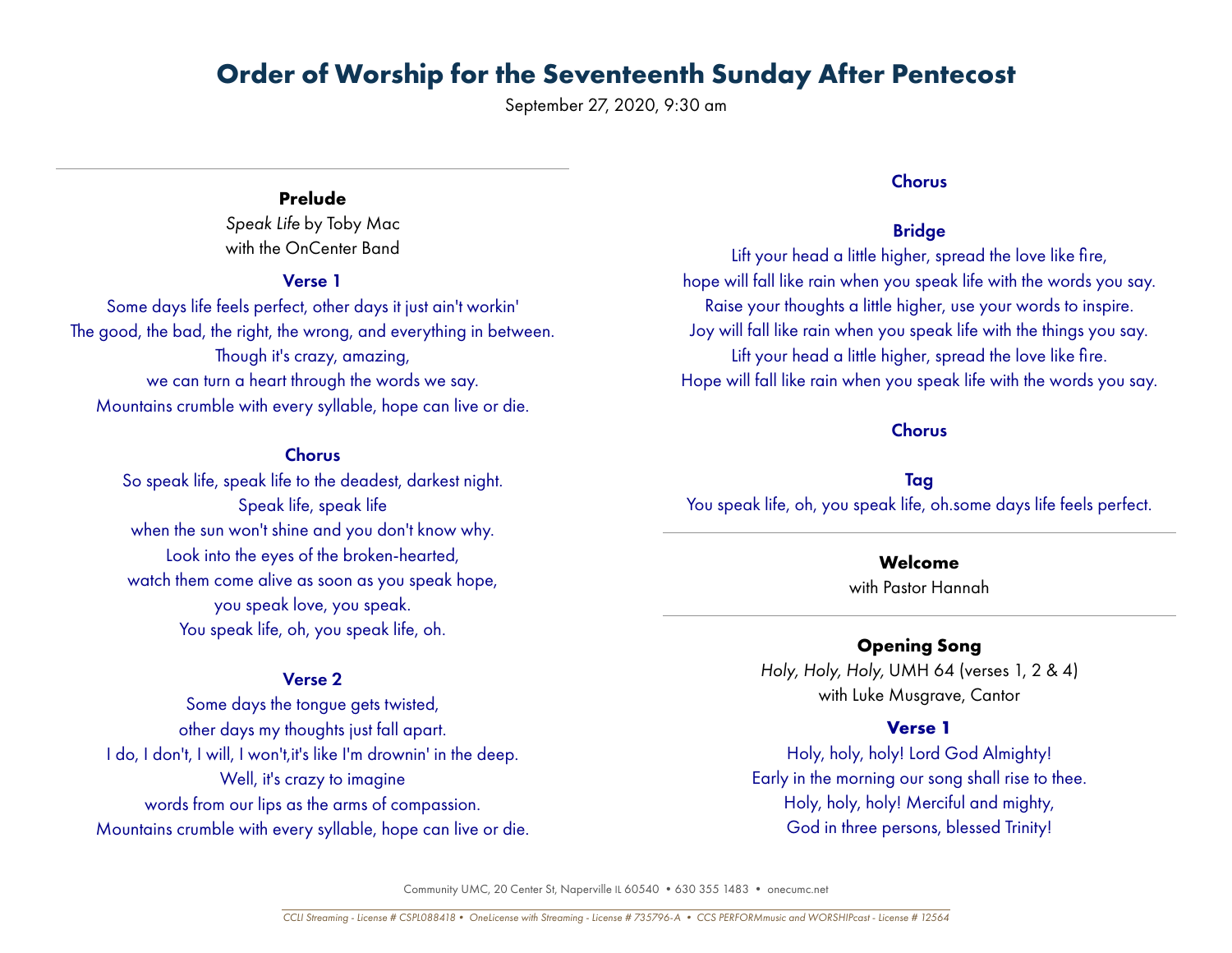September 27 2020, 9:30 am

# **Verse 2**

Holy, holy, holy! All the saints adore thee, casting down their golden crowns around the glassy sea; cherubim and seraphim falling down before thee, which wert, and art, and evermore shalt be.

## **Verse 4**

Holy, holy, holy! Lord God Almighty! All thy works shall praise thy name, in earth and sky and sea. Holy, holy, holy! Merciful and mighty, God in three persons, blessed Trinity.

# **Opening Prayer**

with Pastor Jeremiah

# **Passing of the Peace**

with Amanda Zigterman

#### **Song**

*Big House* by Audio Adrenaline with the OnCenter Band

Come and go with me to my Father's house [x2] It's a big, big house with lots and lots of room A big, big table with lots and lots of food A big, big yard where we can play football It's a big, big house, it's my Father's….house!

**Time for Young Disciples**  with Amy Hollander

# **Scripture**

Exodus 17:1-7 with Owen DeCamp

1 From the wilderness of Sin the whole congregation of the Israelites journeyed by stages, as the Lord commanded. They camped at Rephidim, but there was no water for the people to drink. 2 The people quarreled with Moses, and said, "Give us water to drink." Moses said to them, "Why do you quarrel with me? Why do you test the Lord?" 3 But the people thirsted there for water; and the people complained against Moses and said, "Why did you bring us out of Egypt, to kill us and our children and livestock with thirst?" 4 So Moses cried out to the Lord, "What shall I do with this people? They are almost ready to stone me." 5 The Lord said to Moses, "Go on ahead of the people, and take some of the elders of Israel with you; take in your hand the staff with which you struck the Nile, and go. 6 I will be standing there in front of you on the rock at Horeb. Strike the rock, and water will come out of it, so that the people may drink." Moses did so, in the sight of the elders of Israel. 7 He called the place Massa and Meribah because the Israelites quarreled and tested the Lord, saying, "Is the Lord among us or not?"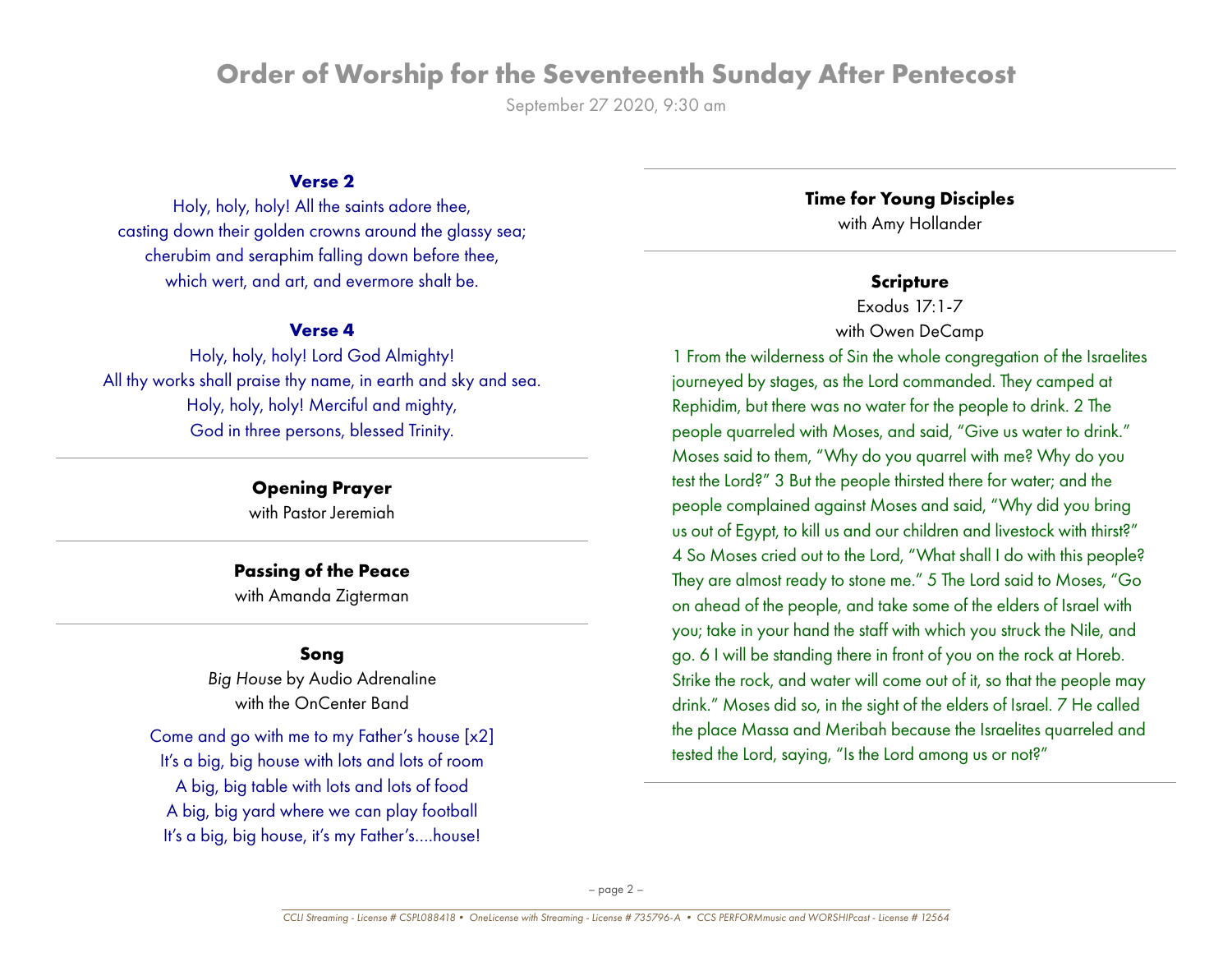September 27 2020, 9:30 am

# **Verse 11**

O let us all from bondage flee, let my people go; and let us all in Christ be free, let my people go.

## **Chorus**

**Pastoral Prayer**  with Pastor Hannah

# **The Lord's Prayer**

with Conner Hagemeyer

Our Father, who art in heaven, hallowed be thy name. Thy kingdom come, thy will be done on earth as it is in heaven. Give us this day our daily bread, and forgive us our trespasses, as we forgive those who trespass against us. And lead us not into temptation, but deliver us from evil. For thine is the kingdom and the power and the glory forever. Amen.

#### **Sharing our Faith**

with Mary Markwell

## **Offering Invitation & Prayer**

with Dawn Roth

# **Offertory**

*Sonata No. I in G minor, BWV 1001: Adagio* by Johann Sebastian Bach Eric Pidluski, violin

– page 3 –

**Song** 

**Message**  *God of the Exodus*  with Pastor Jeremiah

*Go Down, Moses*, UMH 448 (verses 1, 5, 8 & 11) with Luke Musgrave, Cantor

#### **Verse 1**

When Israel was in Egypt's land, let my people go, oppressed so hard they could not stand, let my people go.

### **Chorus**

Go down, Moses, way down in Egypt's land; tell old Pharaoh to let my people go!

## **Verse 5**

Come, Moses, you will not get lost, let my people go; stretch out your rod and come across, let my people go.

## **Chorus**

## **Verse 8**

O Moses, the cloud shall cleave the way, let my people go; a fire by night, a shade by day, let my people go.

## **Chorus**